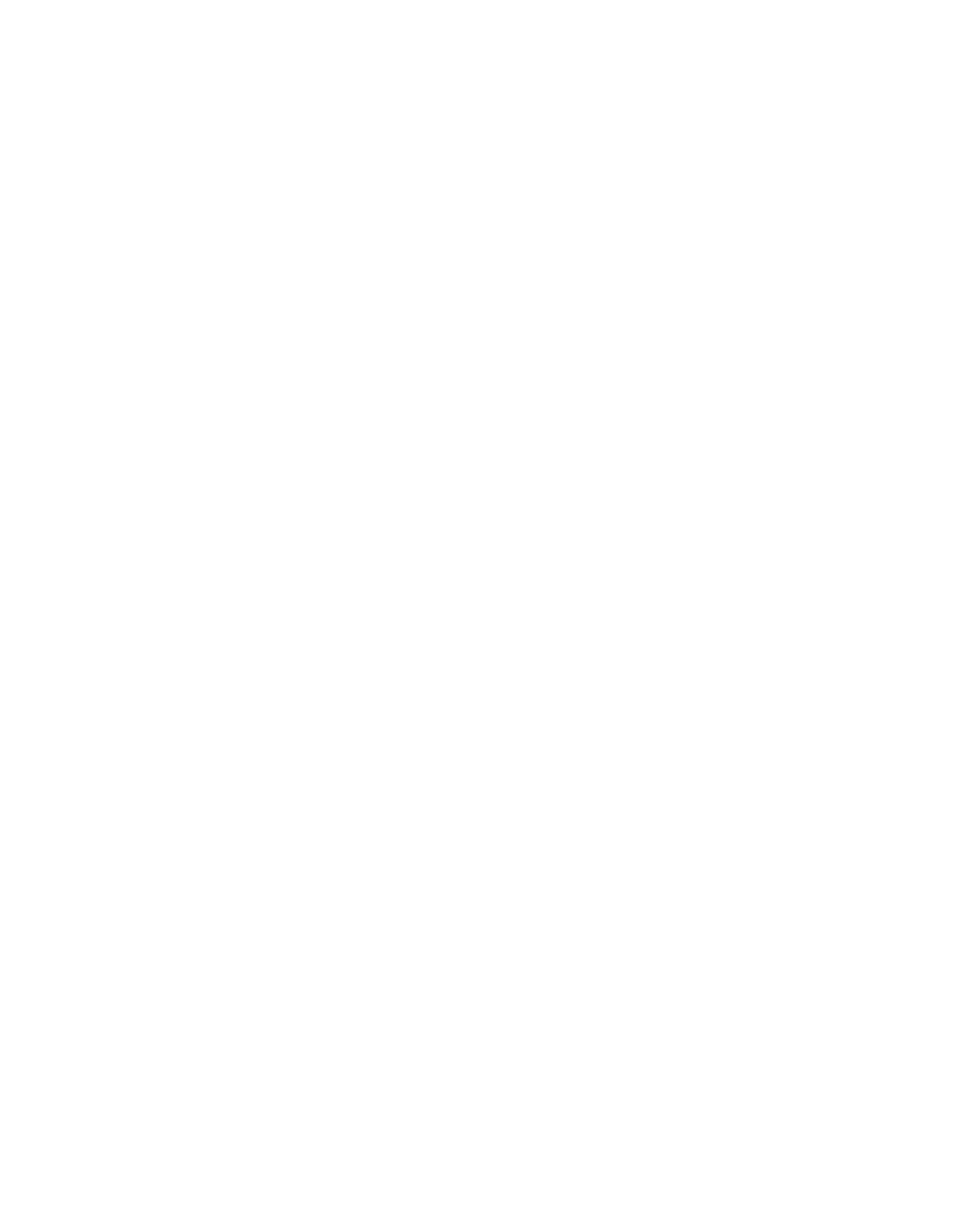# Studying graphs and their induced subgraphs with the computer: GraphsInGraphs

Églantine Camby<sup>a</sup> Gilles Caporossi $^b$ 

 $a$  Département de Mathématique, Université Libre de Bruxelles, Bruxelles, Belgique

 $<sup>b</sup>$  GERAD & HEC Montréal, Montréal (Québec)</sup> Canada, H3T 2A7

ecamby@ulb.ac.be gilles.caporossi@gerad.ca

February 2016

Les Cahiers du GERAD G–2016–10

Copyright © 2016 GERAD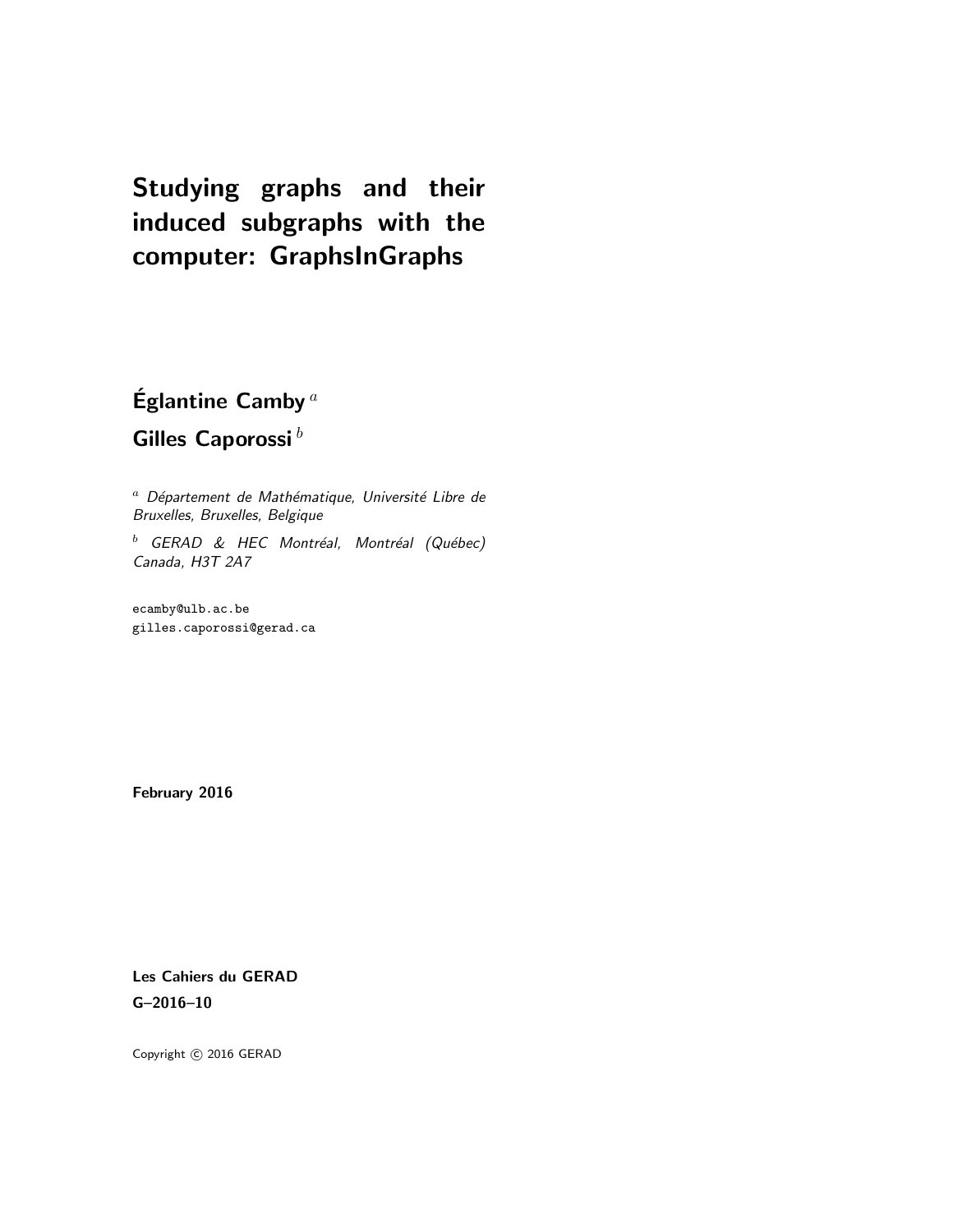Abstract: In the literature, graphs are often studied in terms of invariants, for instance the number of vertices or edges, the stability number, the chromatic number. . . However, it is common to study Graph Theory not only through invariants but also using subgraphs. Nevertheless, both concepts may be used together. Perfect graphs and cographs are two well-known examples of such line of study. In this paper, we present a computer software dedicated to the study of graphs and their induced subgraphs.

Acknowledgments: This work was supported by NSERC (Canada), by Fédération Wallonie-Bruxelles (Belgium) and by Université Libre de Bruxelles (Belgium).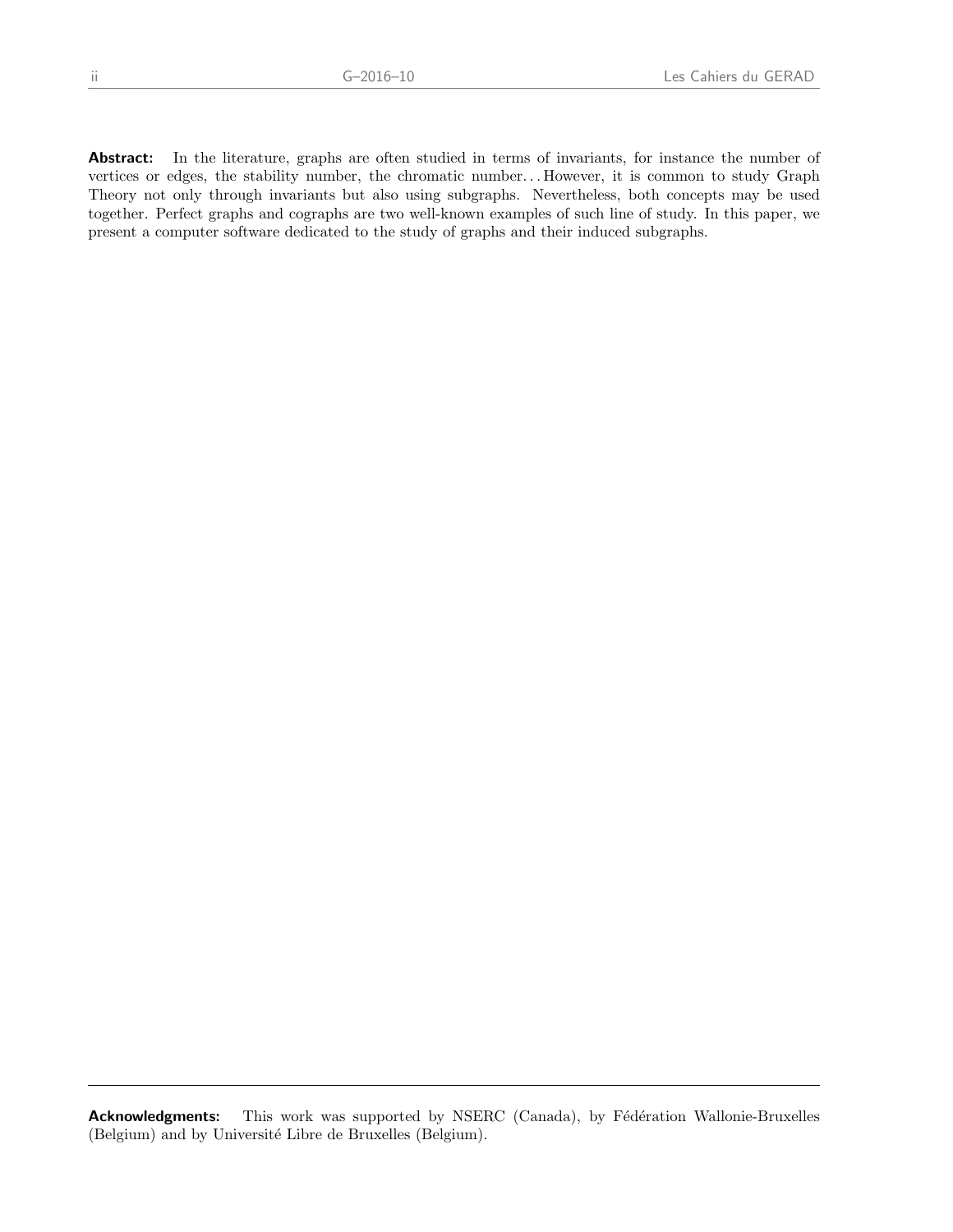#### 1 Introduction

Let  $G = (V, E)$  be a simple graph, where V is the set of vertices and E the set of edges eventually joining them. The use of graphs for modeling purpose, where objects may be related to each other, is natural and of growing importance. The study of the properties of graphs and classes of graphs forms the graph theory.

One important concept in graph theory is that of invariant, a function that associates a numerical value to each graph regardless its labeling (regardless the way its vertices are numbered or drawn). Among invariants, the number of its vertices  $n = |V|$ , or its *order*, is likely the most natural one altogether with the number of its edges  $m = |E|$ . Invariants may, however, correspond to more complex properties such as the chromatic number, the minimum number of colors needed to assign each vertex a color such that both ends of any edge have different colors, or the stability number, the maximum number of vertices that are pairwise disjoint.

Invariant represents a key feature in graph theory and in applications such as chemistry, where an invariant is usually called a molecular descriptor [\[19\]](#page-10-0). The number of graph invariants is now very large and still growing. The study of graph theory by the mean of invariants is quite an active topic, and it is not surprising to notice that computers now play an important role in that study. Indeed, since the 1980's, the use of computers in graph theory keeps growing. The most important computer systems dedicated to the study of graph theory are likely the system graph [\[7,](#page-9-0) [8\]](#page-10-1), Graffiti [\[9\]](#page-10-2), AutoGraphiX [\[4,](#page-9-1) [5\]](#page-9-2) and GraPHedron [\[15\]](#page-10-3). To the best of our knowledge, the system *graph* was the first system dedicated to graph theory. Graffiti was widely used as it suggested conjectures that attracted the attention of researchers and proposed important results whose the most famous is probably Fan Chung's Theorem [\[6\]](#page-9-3). Beside these two leader software, lots of others were developed more recently, we mention only two of them as they propose some innovative approach. AutoGraphiX uses optimization to find conjectured extremal graphs while GraPHedron is based upon the definition of a convex hull bounding the values of invariants.

However, graph theory is not only based upon the concept of invariants. Another key feature in graph theory is the concept of induced subgraph. Let  $G = (V, E)$  be a graph. A graph  $G' = (V', E')$  is called a subgraph of G if  $V' \subseteq V$  and  $E' \subseteq E$ . It is then possible to build G' from G by removing some vertices and edges. Of course, removing vertices implies also the removal of their adjacent edges. If only the removal of vertices is considered, the subgraph  $G'$  is called *induced* subgraph. In other words, an *induced* subgraph  $G' = (V', E')$  of G is a subgraph of G such as  $E' = \{uv \in E | u, v \in V'\}$ . Naturally, the graph G is called a supergraph, resp. an induced supergraph, of  $G'$  if  $G'$  is a subgraph, resp. an induced subgraph, of  $G$ . The best example of graph theory problem related to induced subgraphs is likely the Ramsey problem [\[18\]](#page-10-4), which consists in, for every integer r and s, finding the minimum number  $R(r, s)$  such that every graph on  $R(r, s)$ vertices must have either an induced clique (set of vertices pairwise connected) on r vertices or an induced stable set (set of vertices among which none are adjacent) on s vertices.

If subgraphs are often implicitly considered and used in computer systems (mainly because some invariants are defined by the mean of subgraphs), no computer software is designed specifically for the study of graphs and their subgraphs. In this paper, we present the system GraphsInGraphs (GIG), which was specially designed to study graphs through their induced subgraphs.

In the second and in the third section, we present the main principles underlying the software and the associated data structure. Some direct applications and results are presented in Section [4,](#page-6-0) Section [5](#page-7-0) and Section [6](#page-8-0) while the last section concludes the paper.

From now on, in this paper, by abuse of appellation, we omit the word "induced" when we mention induced subgraph(s) or induced supergraph(s).

# 2 Description of the system

Identifying all subgraphs of order  $k$  in a graph  $G$  on  $n$  vertices may seem a tedious task. Indeed, in such a case, there are  $\binom{n}{k}$  subgraphs to consider. The number of subgraphs of a given graph on n vertices is bounded by  $\sum_{k=0}^{n} {n \choose k} = 2^n$ . Searching for all subgraphs of all graphs of order *n* then seems unrealistic. However, this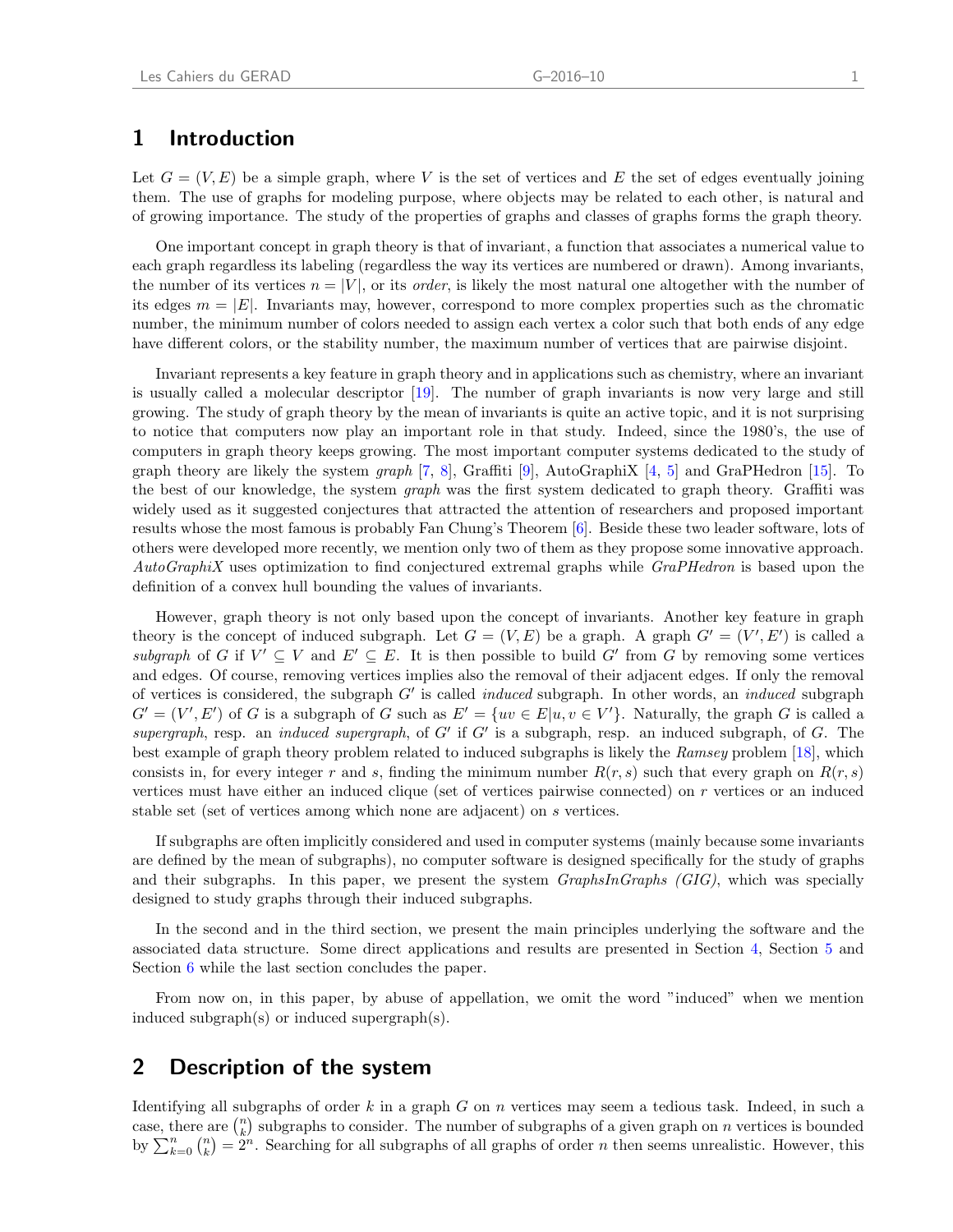way to proceed yields a lot of redundancy. In this section, we explain how our computer system avoids this redundancy.

| $\it n$        | $#$ graphs     |
|----------------|----------------|
| 1              | 1              |
| 2              | 2              |
| 3              | $\overline{4}$ |
| $\overline{4}$ | 11             |
| 5              | 34             |
| 6              | 156            |
| 7              | 1 044          |
| 8              | 12 346         |
| 9              | 274 668        |
| 10             | 12 005 168     |

<span id="page-5-0"></span>

| Table 1: Number of non isomorphic graphs with $n$ vertices |  |  |  |  |  |  |  |
|------------------------------------------------------------|--|--|--|--|--|--|--|
|------------------------------------------------------------|--|--|--|--|--|--|--|

Let us start by recalling the number of non isomorphic (and non-necessarily connected) graphs according to their number of vertices as shown in Table [1](#page-5-0). It is instructing to notice that the number of graphs grows very quickly, following an exponential behavior [\[10\]](#page-10-5).

To avoid several times searching subgraphs of the same graph, we proceed by an implicit induction. Notice that, from a graph G, removing a vertex at a time will provide a family of n subgraphs on  $n-1$  vertices. If all subgraphs from this family are already known, the task is complete.

The remaining critical point is the identification of those graphs. A canonical graph representation is used to quickly identify the subgraphs on  $n-1$  vertices corresponding to any given graph on n vertices. This representation is based on the software Nauty developed by Brendan Mckay  $[12]$ . Once all the graphs on n vertices are associated to their subgraphs on  $n - 1$  vertices, it is possible to go a step further and proceed to the search for graphs on  $n + 1$  vertices.

The all-subgraph-enumeration algorithm may be described as a recurrence relation as follows :

#### 1. Initialization

From a practical point of view, we start by the list of graphs on 2 vertices as being the first non obvious case (there are 2 such graphs). Then, each graph is represented in a canonical way.

#### 2. First step

Consider the list of all graphs on 3 vertices and represent them in a canonical way. Each of the 4 graphs on 3 vertices will be associated to 3 subgraphs on 2 vertices (by removing one vertex from the original graph). Again, a canonical representation of the subgraphs allows a fast identification in the list of 2-vertex graphs and we establish a link between 3-vertex graphs and 2-vertex subgraphs.

#### 3. Main step

Suppose that, for  $k = 3$  to  $n - 1$ , all the subgraphs on  $k - 1$  vertices of each graph on k vertices are linked. We enumerate all graphs on  $n$  vertices and represent them in a canonical way. For each of these graphs, we build a list of all n subgraphs on  $n-1$  vertices, by removing one vertex from the original graph. The canonical representation of these subgraphs allows a fast identification from the existing dataset and we link all n-vertex graphs with all  $(n-1)$ -vertex subgraphs. After this step, all subgraphs of  $k-1$  vertices associated to each graph on k vertices are known for  $k=3$  to n.

Repeating the main step for  $n = 5$  to the desired value  $n_0$  build a data structure that is then used for finding all subgraphs of order  $k \geq 2$  of any graphs on  $n \leq n_0$  vertices, and conversely for finding all supergraphs of order  $n \leq n_0$  of any graphs on  $k \geq 2$  vertices.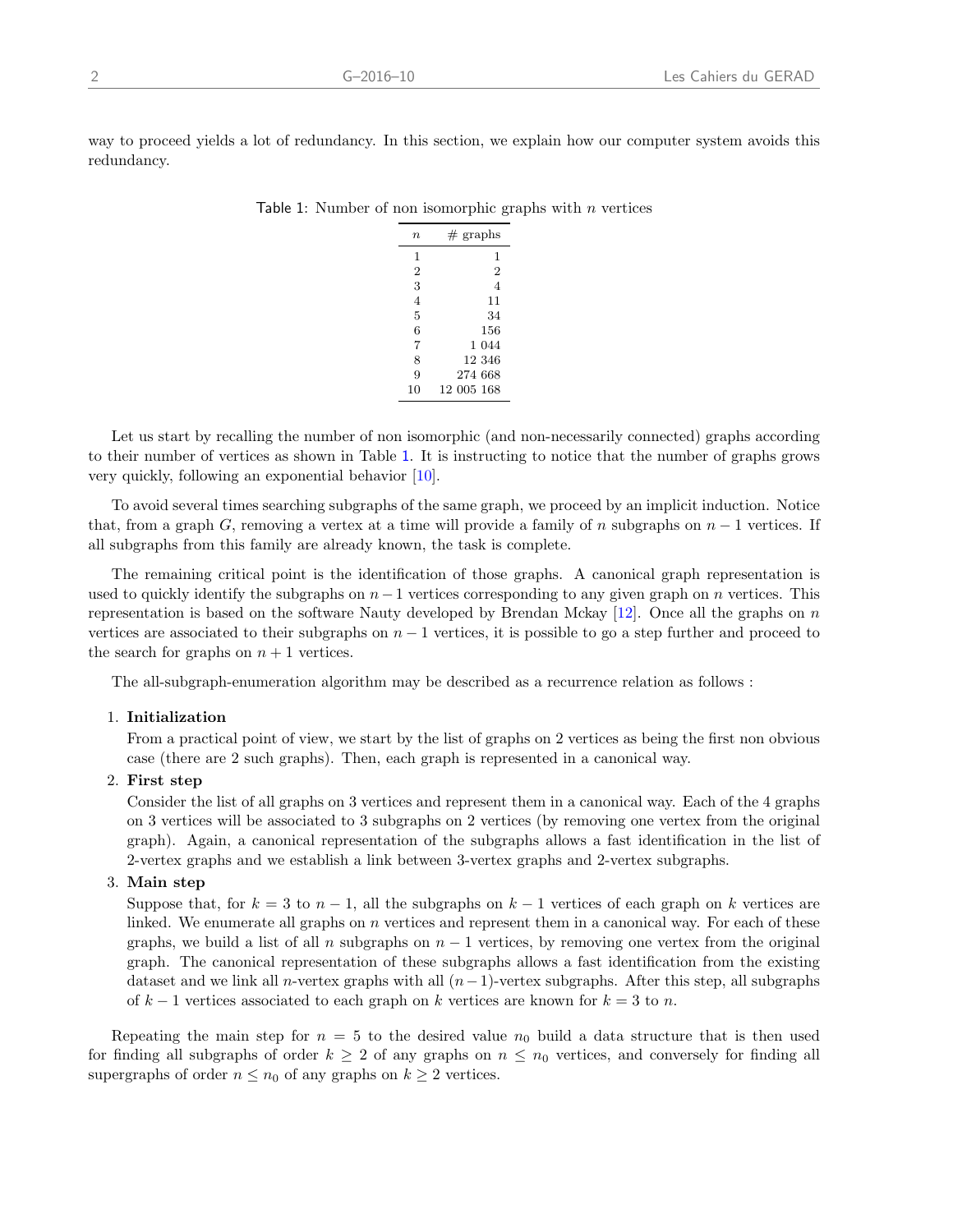# 3 The network

The data structure used in the system could be described as a meta-graph of graphs. In order to avoid confusion, in the remaining of the paper, we will refer to this meta-graph as the network. Each considered graph is represented by a vertex in the network, and an edge between two vertices of that network indicates that one corresponding graph is a direct subgraph of the other, where a graph  $G'$  is a direct subgraph of  $G$  if G' may be obtained from G by removing only one vertex, i.e. G' is a  $(n-1)$ -vertex subgraph of the n-vertex graph G. Similarly, G is a direct supergraph of  $G'$  if  $G'$  is a direct subgraph of G. Notice that in the network, we do not have all relations between graphs and subgraphs. Indeed, an edge links only a graph and one of its direct subgraphs.

Still keeping the notation simple, we note  $sub(G)$  the set of edges between G and its direct subgraphs in the network. Similarly,  $sup(G)$  the set of edges between G and its direct supergraphs. By a slight abuse of notation, when the context is clear,  $sub(G)$  may also represent the set of direct subgraphs of G while  $sup(G)$ may represent the set of its direct supergraphs.

As it may happen that a direct subgraph appears more than once in a given graph : each edge  $e = GG'$ of the network has a weight  $w_e$  that represents the multiplicity of the corresponding direct subgraph  $G'$  of G, i.e. the number of the distinct vertices that may be removed from  $G$  to obtain  $G'$ . Then we always have

$$
\sum_{e \in sub(G)} w_e = n,
$$

if the graph G has n vertices. The network for  $n_0 = 4$  is represented in Figure [1](#page-7-1). For instance, sub( $\bullet\bullet$ ) is  $\{\bullet,\bullet\}$  and sup( $\bullet\bullet$ ) is the set of graphs called B, C, D, F, G and H.

The described network was built for all graphs on  $2 \leq n \leq 10$  vertices, i.e.  $n_0 = 10$ . The graph generator geng [\[11\]](#page-10-7) was used to generate these graphs. We developed a specific  $C++$  program to build a list of the n subgraphs on  $n-1$  vertices, for each n-vertex graph G. The so obtained direct subgraphs of G as well as G were then rewritten in a canonical way using the routine *labelg* from the nauty package [\[12\]](#page-10-6). Based on this data, the network builder writes a file describing the complete network. In user mode, the network is loaded from the disk and the analysis may be achieved. As expected, the construction phase is more time consuming than the exploitation, but in both cases, few minutes are enough.

### <span id="page-6-0"></span>4 Finding subgraphs and supergraphs

Let  $\mathscr F$  denote a family of graphs to be used as a starting point. Depending of the search,  $\mathscr F$  may represent the family of graphs in which subgraphs or supergraphs are studied.

Algorithm [1](#page-8-1) identifies all subgraphs belonging to at least one graph from the family  $\mathscr{F}$ . Our algorithm is based on Breadth-first search [\[16\]](#page-10-8).

**Remark:** If only subgraphs on a given order  $k$  are to be considered, lines 7 and 8 in Algorithm [1](#page-8-1) may be replaced by the following instructions:

if  $G'$  has k vertices then  $\mathscr{S} \leftarrow \mathscr{S} \cup \{G'\}$ else  $\mathscr{F}_t \leftarrow \mathscr{F}_t \cup \{G'\}$ 

With our network, we can solve various questions on subgraphs. For instance, we can determine the common subgraphs of a family  $\mathscr F$  of graphs by computing, separately, with Algorithm [1,](#page-8-1) families of all subgraphs for each graph of  $\mathscr F$  and by intersecting these families. It is easy to recognize the union of subgraphs of graphs, as Algorithm [1](#page-8-1) does, regardless the number of graphs in the initial family, but the running-time of the intersection depends on the number of graphs in the initial family. In the same spirit, we could establish diverse subgraphs : (common) subgraphs of a family of graphs which are not subgraphs of every (or any) graph of another family.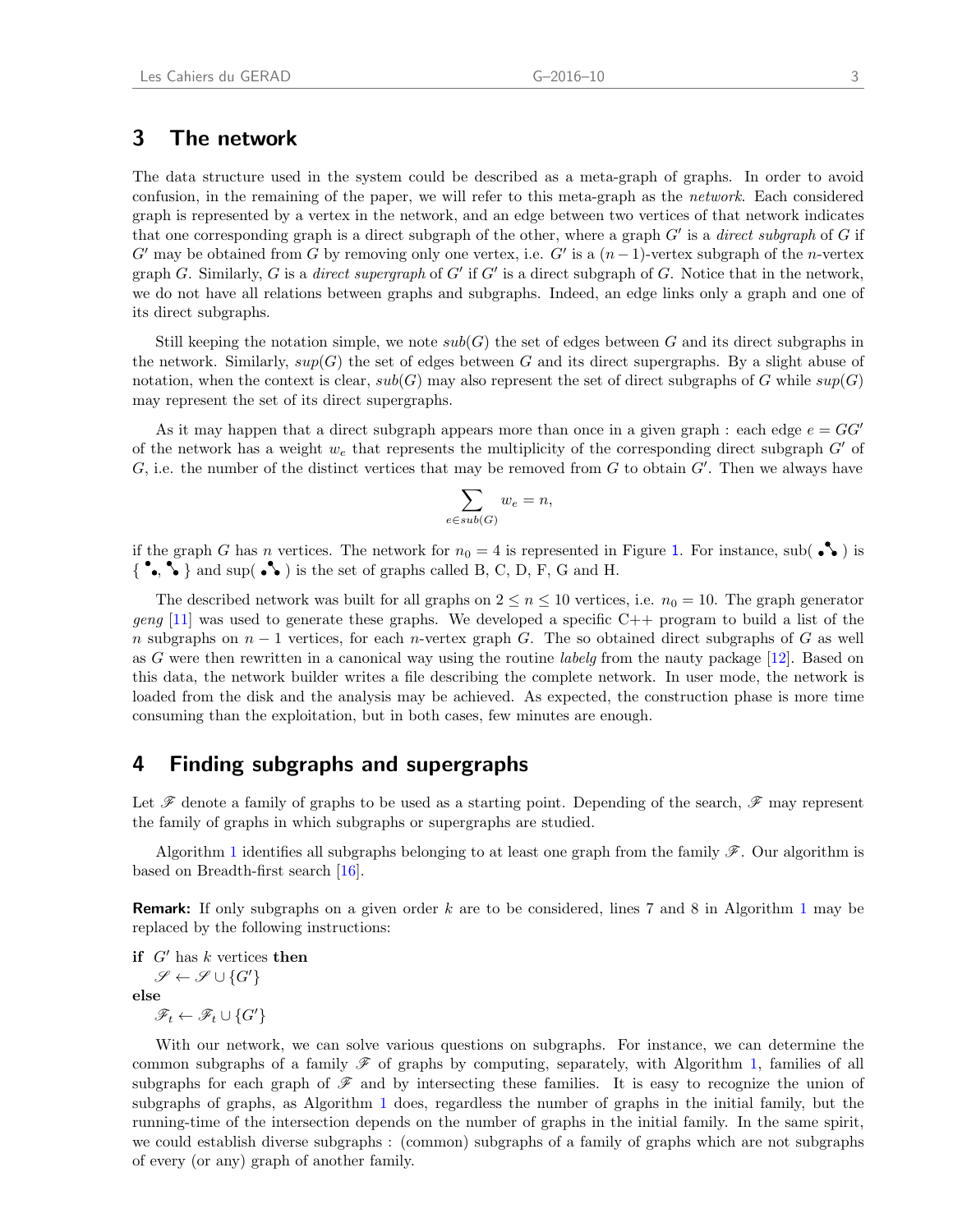

<span id="page-7-1"></span>Figure 1: The network for graphs on 2 to 4 vertices, where the label displayed on each edge is its weight (unit weights are omitted).

The case of finding supergraphs containing (or not) graphs from  $\mathscr F$  is achieved in exactly the same way as finding subgraphs of graphs in  $\mathscr{F}$ . The only difference is that  $sup(G)$  should be used instead of  $sub(G)$ (for instance, line 6 of Algorithm [1\)](#page-8-1). By mixing both notions of subgraph and supergraph, we can also search graphs belonging (or not) to the union (or the intersection) of sub/supgraphs from a family of graphs. These capabilities make the system a useful tool for studying small graphs according to forbidden and/or required sub/supgraphs. As an illustration, our system can find all subgraphs of any graph from a family  $\mathscr{F}$ , of order at most 10, which do not contain a triangle (i.e. a clique on 3 vertices).

# <span id="page-7-0"></span>5 Counting graphs

Our system allows to count small graphs under diverse constraints. We present here two of these counts.

#### 5.1 Given 2 graphs, counting subgraphs

In this section, we introduce how to count the number  $N(G', G)$  of times that a given k-vertex subgraph  $G'$ appears in a fixed *n*-vertex graph  $G = (V, E)$ , i.e. the number of subsets V' of V such that the subgraph induced by  $V'$  is isomorphic to  $G'$ . Notice that it is possible that multiple paths, i.e. ways of removing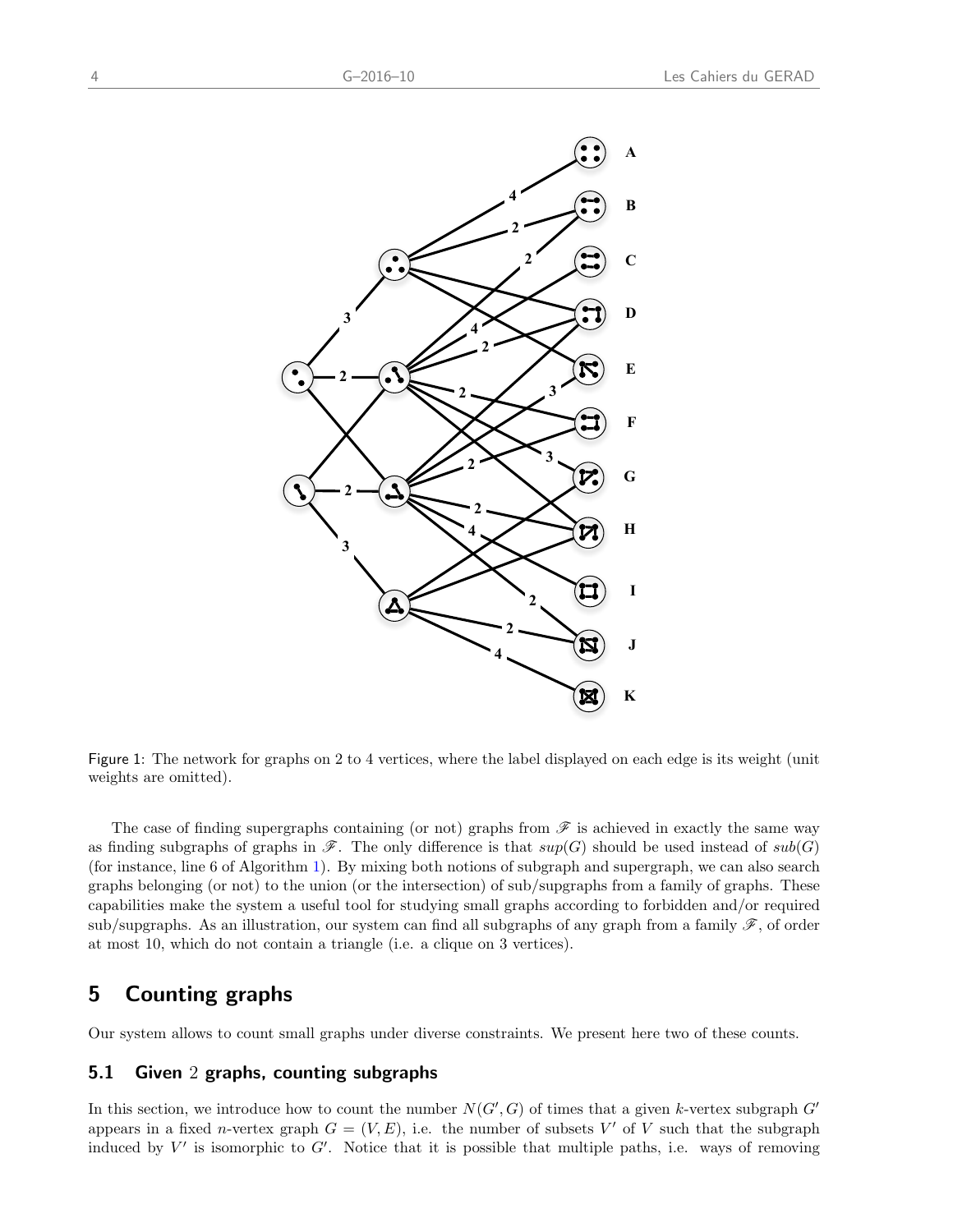<span id="page-8-1"></span>

| <b>input</b> : A family of graphs $\mathscr F$                                                                                                                                                                           |  |  |  |  |  |  |
|--------------------------------------------------------------------------------------------------------------------------------------------------------------------------------------------------------------------------|--|--|--|--|--|--|
| <b>output:</b> The family $\mathscr S$ of all subgraphs of graphs from $\mathscr F$                                                                                                                                      |  |  |  |  |  |  |
| $1 \mathscr{F}_c \leftarrow \mathscr{F}$                                                                                                                                                                                 |  |  |  |  |  |  |
| $2 \mathscr{S} \leftarrow \emptyset;$                                                                                                                                                                                    |  |  |  |  |  |  |
| 3 while $\mathscr{F}_c \neq \emptyset$ do                                                                                                                                                                                |  |  |  |  |  |  |
| $4 \mid \mathscr{F}_t \leftarrow \emptyset;$                                                                                                                                                                             |  |  |  |  |  |  |
| 5 foreach $G \in \mathscr{F}_c$ do                                                                                                                                                                                       |  |  |  |  |  |  |
| foreach $G' \in sub(G)$ do<br>$\bf 6$                                                                                                                                                                                    |  |  |  |  |  |  |
|                                                                                                                                                                                                                          |  |  |  |  |  |  |
| $\begin{array}{c c} \mathbf{7} & \mathbf{8} \end{array} \left  \begin{array}{c} \mathbf{9} & \mathcal{S} \leftarrow \mathcal{S} \cup \{G'\}; \\ \mathcal{F}_t \leftarrow \mathcal{F}_t \cup \{G'\}; \end{array} \right.$ |  |  |  |  |  |  |
| 9<br>end                                                                                                                                                                                                                 |  |  |  |  |  |  |
| l end<br>10                                                                                                                                                                                                              |  |  |  |  |  |  |
| $\mathscr{F}_c \leftarrow \mathscr{F}_t;$<br>$\bf{11}$                                                                                                                                                                   |  |  |  |  |  |  |
| 12 end                                                                                                                                                                                                                   |  |  |  |  |  |  |
| 13 return $\mathscr{S}$ ;                                                                                                                                                                                                |  |  |  |  |  |  |

Algorithm 1: Find all subgraphs.

vertices, in the network lead to the very same subgraph. Therefore, it is required to know how many paths lead to a subgraph constructed by the same set of vertices, i.e. the number of sequences of removed vertices, i.e.  $(n - k)!$  ways.

Let  $\mathcal{P}(G', G)$  be the set of shortest paths in the network between G' and G. Consider then  $E(P)$  the set of edges in a shortest path  $P$  from  $G'$  to  $G$ . The multiplicity of this path  $P$  is

$$
w_P = \Pi_{e \in E(P)} w_e,
$$

where  $w_e$  denotes the weight of the edge  $e$ , because each edge of the network may be associated with more than a direct subgraph. Thus, the number of ways of successive removing vertices to obtain  $G'$  from  $G$  is given by

$$
w_{G',G} = \sum_{P \in \mathscr{P}(G',G)} w_P.
$$

**Property 1** The number  $N(G', G)$  of times that the k-vertex subgraph G' appears in the n-vertex graph G' is:

$$
N(G', G) = \frac{w_{G',G}}{(n-k)!}
$$

where  $(n - k)!$  denotes the number of permutations of  $n - k$  elements.

#### 5.2 Counting graphs with given subgraphs

The first natural example of the use of the system is to count the number of graphs on n vertices according to the presence or not of some subgraphs (or a combination of those). For instance, the number of graphs on  $n = 10$  vertices with either **X** (rows) or **Y** (columns) as a subgraph is given in Table [2](#page-9-4). Graphs A to K are depicted in Figure [1](#page-7-1).

It is not surprising to notice that the graph  $F$ , the path on 4 vertices, appears in a larger number of graphs since  $F$  is its own complement and its density equals  $1/2$  $1/2$ . By definition of the logical "OR", Table 2 is symmetric according to the main diagonal  $(AA \text{ to } KK)$ , but observe that this table also does according to the other diagonal  $(AK$  to  $KA)$ , since the graph A is the complement to K, B to J, and so on.

#### <span id="page-8-0"></span>6 Restricting the network to some families of graphs

The question may arise to know if it is possible to adapt the network in order to speed up the search when restricting to some families of graphs, particularly, if the family of graphs is closed by subgraphs. For instance,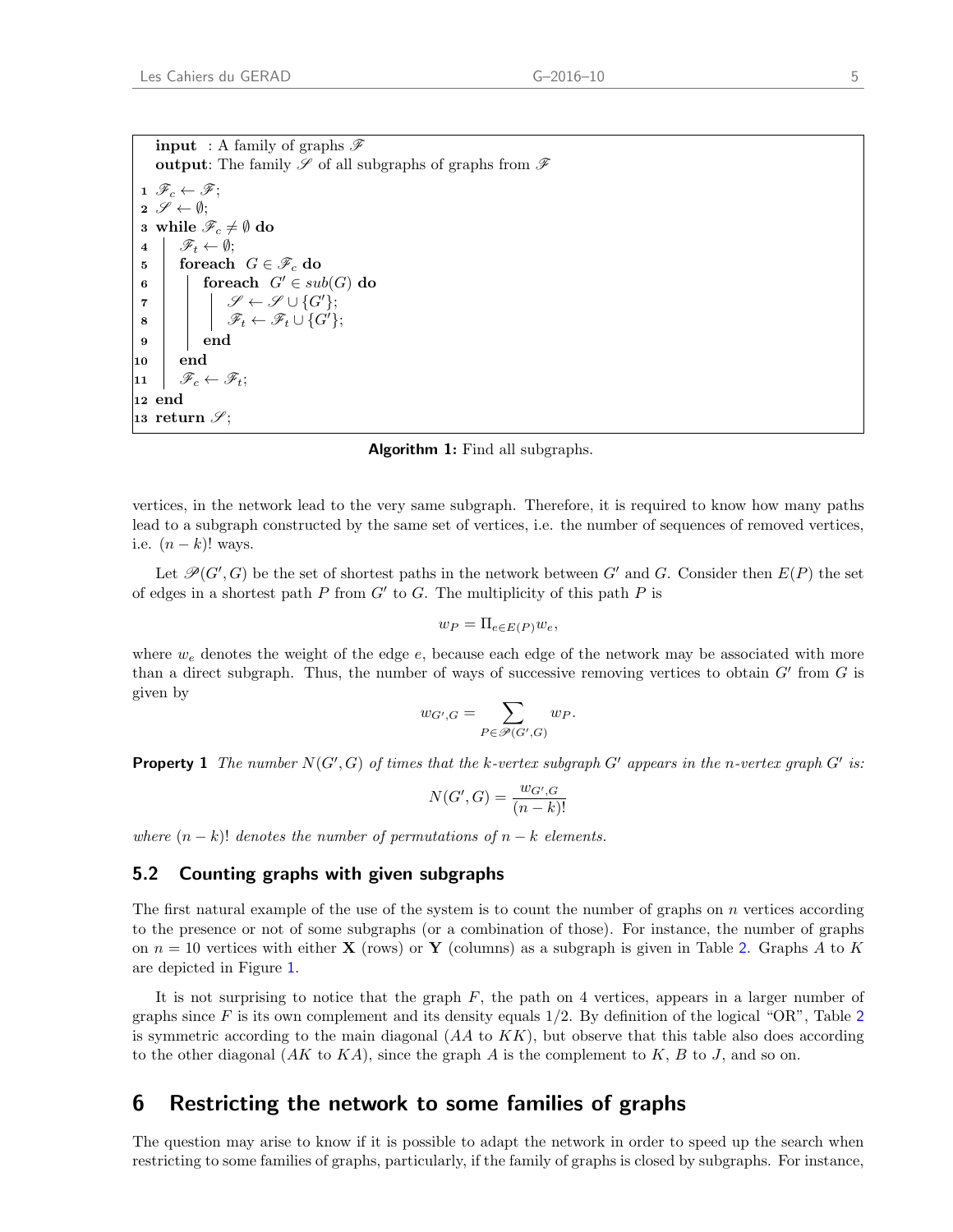<span id="page-9-4"></span>

| Table 2: Number of 10-vertex graphs containing either subgraph $X$ or subgraph $Y$ , both on 4 vertices, where |  |
|----------------------------------------------------------------------------------------------------------------|--|
| labeled graphs $A, \ldots, K$ are drawn in Figure 1.                                                           |  |

| X/ | A       | в        | С        | D        | Е        | F                                                                               | G        | н                 |                            |          | к       |
|----|---------|----------|----------|----------|----------|---------------------------------------------------------------------------------|----------|-------------------|----------------------------|----------|---------|
| Α  | 9110536 | 9094115  | 8948489  | 9110304  | 9101193  | 9106722                                                                         | 9078244  | 9097916           | 8928280                    | 8996995  | 6319610 |
| в  | 9094115 | 11890828 | 11696136 | 11890526 | 11870792 | 11886610 11858489                                                               |          | 11878249          | 11689758                   | 11776536 | 8996995 |
| С  | 8948489 | 11696136 | 11803486 | 11791936 | 11770631 | 11800704 11777310                                                               |          | 11791229          | 11612608                   | 11689758 | 8928280 |
| D  | 9110304 | 11890526 | 11791936 | 11992500 |          | 11970414 11988312 11958474                                                      |          | 11979914 11791229 |                            | 11878249 | 9097916 |
| Е  | 9101193 |          |          |          |          | 11870792 11770631 11970414 11970874 11966865 11936734 11958474 11777310         |          |                   |                            | 11858489 | 9078244 |
| F  | 9106722 | 11886610 | 11800704 |          |          | 11988312 11966865 12000544 11966865                                             |          |                   | 11988312 11800704 11886610 |          | 9106722 |
| G  | 9078244 | 11858489 |          |          |          | 11777310 11958474 11936734 11966865 11970874 11970414 11770631 11870792 9101193 |          |                   |                            |          |         |
| н  | 9097916 | 11878249 | 11791229 |          |          | 11979914 11958474 11988312 11970414 11992500 11791936 11890526                  |          |                   |                            |          | 9110304 |
|    | 8928280 | 11689758 | 11612608 | 11791229 | 11777310 | 11800704 11770631                                                               |          | 11791936 11803486 |                            | 11696136 | 8948489 |
|    | 8996995 | 11776536 | 11689758 | 11878249 | 11858489 | 11886610                                                                        | 11870792 | 11890526          | 11696136                   | 11890828 | 9094115 |
| к  | 6319610 | 8996995  | 8928280  | 9097916  | 9078244  | 9106722                                                                         | 9101193  | 9110304           | 8948489                    | 9094115  | 9110536 |

such families are bipartite graphs, forests or graphs with bounded maximum degree. In that case, not only previous operations are still available for this subnetwork but also it is possible to expect the system to handle larger graphs.

### 7 Concluding remarks and open questions

We present, in this paper, the fundaments of the software GraphsInGraphs, with various applications. To date, the software is still a prototype that will be implemented and made available as soon as possible. GraphsInGraphs will be the first computer system allowing survey of graphs depending on their induced subgraphs.

The research avenues in Graph Theory are manifold. Indeed, one of the unsolved problems in mathematics concerns the Reconstruction Conjecture [\[14,](#page-10-9) [17,](#page-10-10) [20\]](#page-10-11), which states that any two graphs (on at least 3 vertices) with the same family of direct subgraphs and the same associated multiplicities are isomorphic. McKay [\[13\]](#page-10-12) verified the Reconstruction Conjecture for all graphs with at most 11 vertices. However, GraphsInGraphs should point out some properties and observations that could be helpful in the study of this conjecture.

From another point of view, investigating graphs and their induced subgraphs are intimately related to graph invariants. A famous example is perfect graph [\[1\]](#page-9-5). These graphs are defined by the equality of the value of two invariants for all induced subgraphs. Similarly, other research questions may also be handled by the system GraphsInGraphs. In addition, we should implement the comparison between the values of distinct invariant for all induced subgraphs, or the comparison between the values of an invariant for a graph and for its induced subgraphs, as it is the case for PoC-critical graphs [\[2,](#page-9-6) [3\]](#page-9-7).

In brief, GraphsInGraphs is an innovative system for computer aided Graph Theory based on the concept of graphs and induced subgraphs.

# **References**

- <span id="page-9-5"></span>[1] C. Berge, Perfect graphs, Six Papers on Graph Theory (1963), 1–21.
- <span id="page-9-6"></span>[2] E. Camby, Connecting hitting sets and hitting paths in graphs, PhD thesis in ULB (2015).
- <span id="page-9-7"></span>[3] E. Camby, J. Cardinal, S. Fiorini, O. Schaudt, The price of connectivity for vertex cover, Discrete Mathematics & Theoretical Computer Science 16 (2014), 207–224.
- <span id="page-9-1"></span>[4] G. Caporossi, Variable neighborhood search for extremal vertices: The AutoGraphiX-III system, Les Cahiers du GERAD G–2015–09 (2015).
- <span id="page-9-2"></span>[5] G. Caporossi, P. Hansen, Variable neighborhood search for extremal graphs: 1 The AutoGraphiX system, Discrete Mathematics 212 (2000), 29–44.
- <span id="page-9-3"></span>[6] F. Chung, The Average Distance and the Independence Number, Journal of Graph Theory 12 (1988), 229–235.
- <span id="page-9-0"></span>[7] D. Cvetković, I. Gutman, The computer system GRAPH: A useful tool in chemical graph theory, Journal of Computational Chemistry 7 (1986), 640–644.